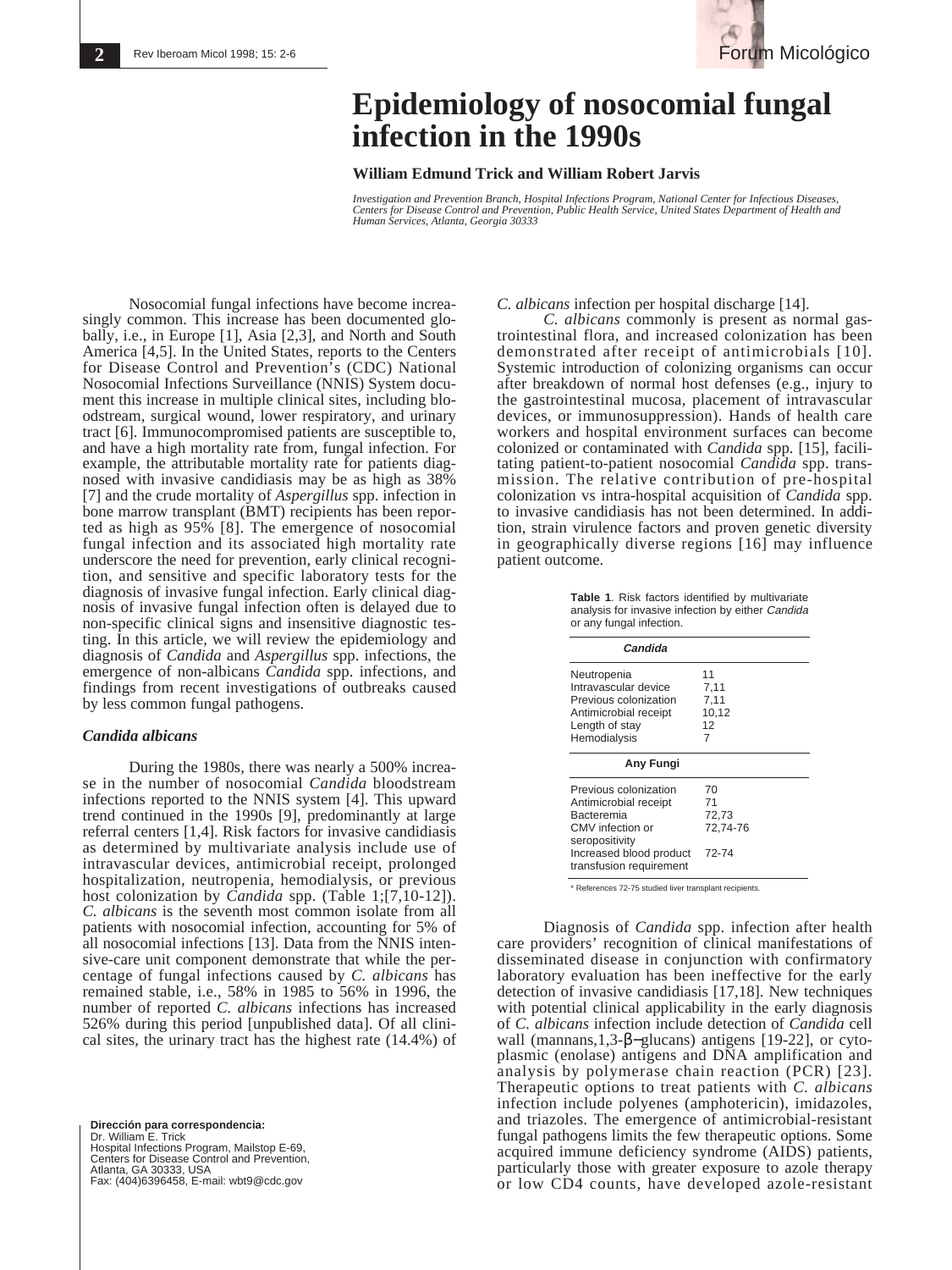*C. albicans* infections [24,25]. Resistance to azoles has not been well documented in human immunodeficiency virus (HIV)-negative patients. The appearance of azoleresistant *C. albicans* infection in AIDS patients portends resistance in other immunocompromised patient populations.

#### **Non-albicans** *Candida* **species**

Selective pressure from exposure to topical [26] or systemic antimicrobial agents can alter patients' colonizing flora and subsequently influence which organisms are responsible for invasive infection [10]. In BMT patients, fluconazole prophylaxis has been effective in decreasing the incidence of fungal infection and overall mortality [27-29]. However, prophylaxis with fluconazole may be responsible for the increased number of non-albicans *Candida* spp. infections in some facilities [30,31], and as reported to the NNIS system (Figure 1).



Figure 1. Secular trend in the proportion of Candida infections attributable to non-albicans Candida spp. from selected sites, reported to NNIS hospitals, 1990-1996.

*Candida parapsilosis* is a common nosocomial fungal pathogen in many hospitals and has been isolated in up to 25% of all *Candida* infections [32]. Infections due to *C. parapsilosis* are often associated with invasive devices, particularly intravascular [33,34], or peritoneal dialysis catheters [35], and are most common in high risk nursery patients [36-38]. Some *C. parapsilosis* isolates are capable of slime production, which may contribute to increased catheter adherence [39]. Catheter adherence combined with a propensity to grow well in glucose and total parenteral nutrition solutions [33] and the ability to colonize the hands of health care workers [40,41] may account for clusters of nosocomially transmitted *C. parapsilosis* infections.

*Candida glabrata* represents 8 to 14% of all *Candida* isolates cultured from infected hospitalized patients [3,30,42]. Patients with solid tumors and nononcologic diseases are traditionally considered to be at greater risk than those with hematologic malignancy for infection with *C. glabrata* [43]. One study documented a high percentage of *C. glabrata* infections in BMT recipients after receipt of fluconazole prophylaxis [44]. Native resistance to azoles is common in *C. glabrata*, and fluconazole prophylaxis in select patient populations may increase the rate of *C. glabrata* infection [24,44].

*C. tropicalis* is another common non-albicans *Candida* species in many hospitals representing between 6-25 % of all *Candida* isolates [3]. A genotypic analysis of 89 isolates at seven U.S. medical centers revealed 49 different DNA types; serial isolates from the same individual patient were usually a similar genome type [45]. These data suggest that most *C. tropicalis* infections originate from the patient's colonizing flora. Probable episodes of nosocomial *C. tropicalis* transmission have been reported (Table 2)[46,47].

Less common than the previously mentioned nonalbicans *Candida* spp. (*C. glabrata*, *C. parapsilosis*, and *C. tropicalis*), *Candida krusei* has been reported to represent 1-4% of all *Candida* isolates [3,48]. *C. krusei* is frequently resistant to fluconazole and also may be less susceptible to amphotericin B [49]. There have been reports of an increase in *C. krusei* infection in patient populations that have received fluconazole prophylaxis [31]. Gastrointestinal colonization with *C. krusei* can precede infection; in most patients, colonizing and infecting strains in the same patient are genetically similar [49], confirming patients' colonizing flora as a source of invasive candidiasis. However, clustering of genotypically similar isolates from different patients has been demonstrated, suggesting nosocomial patient-to-patient transmission [49].

#### *Aspergillus*

Invasive *Aspergillus* infection is common in select patient populations, for example, BMT recipients. Data from the NNIS system indicate that although the number of reported *Aspergillus* infections has increased, the percent of nosocomial fungal infections due to *Aspergillus* spp. has remained stable at less than 2%. Pneumonia is the most common clinical site of *Aspergillus* infection, and up to 36% of all isolates from BMT patients with

**Table 2.** Examples of probable nosocomial transmission of non-albicans Candida species.

| Ref.   | Species         | Patient population       | Source/Evidence                                                                          |
|--------|-----------------|--------------------------|------------------------------------------------------------------------------------------|
| $[36]$ | C. parapsilosis | Neonatal ICU             | Genotypically distinct isolates from mother/infant pairs. Vertical transmission unlikely |
| $[37]$ | C. parapsilosis | Neonatal ICU             | Multidose glycerin suppository, epidemiologic evidence                                   |
| [38]   | C. parapsilosis | Neonatal ICU             | Genotypically similar strain infected multiple patients                                  |
| $[78]$ | C. parapsilosis | Ambulatory surgery       | Intrinsically contaminated lot of ophthalmic irrigation solution                         |
| [46]   | C. tropicalis   | Neonatal ICU             | Cluster of infections, hand carriage by staff *                                          |
| $[47]$ | C. tropicalis   | Post-op wound infections | Culture-positive HCW epidemiologically implicated in the outbreak                        |
| [77]   | C. rugosa       | Burn ICU                 | Nine patients infected by a single strain                                                |

\* No epidemiologic or molecular link to a specific health care worker (HCW).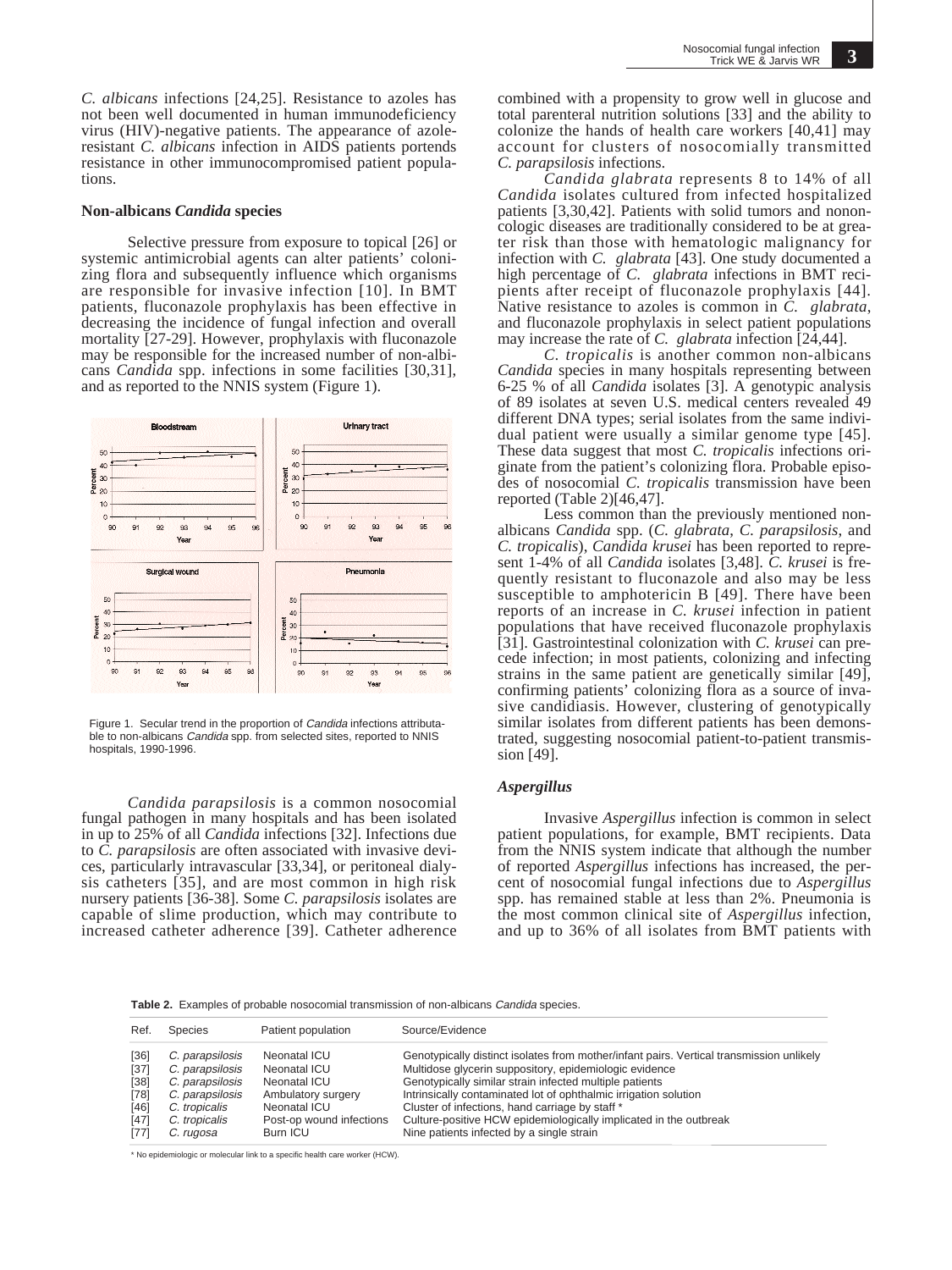pneumonia have been *Aspergillus* spp.[8]. The clinical consequences of invasive *Aspergillus* infection are devastating, with crude mortality rates reported as high as 95% [8]. A recent review of 158 BMT recipients diagnosed with invasive *Aspergillus* infection detected a bimodal distribution of infection, peaking 16 and 96 days after transplant; reported significant risk factors differed for early and late post-transplant infections (Table 3)[50]. The median time to *Aspergillus* infection for patients in laminar air flow rooms (LAF) was 78 days, compared to 40 days for patients not in LAF rooms [50], suggesting a protective effect from LAF. Early diagnosis is critical in preventing mortality from *Aspergillus* infection [51], but current diagnostic methods are not sensitive, making premortem diagnosis difficult. Clinicians have traditionally relied on histopathologic evidence of invasive disease. Diagnostic techniques to improve detection of early stage *Aspergillus* spp. infection include serologic assays for antigen detection, molecular probes, and PCR technology [52-54]. Evidence of clinical efficacy for these tests is needed.

**Table 3.** Multivariate analysis of risk factors for *Aspergillus* infection in bone-marrow transplant recipients in the early and late post-transplant periods [50].

Summer season Outside laminar air flow Underlying disease Donor type

**Late risk factors (> 40 days)**

**Early risk factors (1-40 days)**

Graft vs host disease Neutropenia Corticosteroid use Construction activity Underlying disease Donor type

Host or environmental factors can be altered to prevent *Aspergillus* infection. The time at risk for acquisition of *Aspergillus* can be minimized by administering colony-stimulating factors and shortening the duration of neutropenia. Pharmaceutical prevention of aspergillosis has been reported as successful [55], but there is no consensus on an effective regimen. Environmental manipulation to decrease the concentration of ambient spores can be accomplished by specialized construction of units for high risk patients and anticipation of construction projects with implementation of infection control measures [56]. Active surveillance to determine baseline rates and detect increased rates of infection can be accomplished by episodic review of hospital microbiology, histopathology, and autopsy records. Diagnosis of *Aspergillus* infection often is missed pre-mortem, and therefore review of post-mortem data is essential [57]. If surveillance data indicates an increase in the incidence of invasive aspergillosis, an investigation to identify an environmental source should

be initiated. Often, outbreaks can be traced to recent construction or renovation activity. Possible environmental sources include unfiltered outside air entering the hospital through gaps in filters, windows, or backflow of contaminated air [58,59], or moist environments (e.g., plumbing leaks, rainwater exposure, or condensate from air conditioning systems). Ceiling tiles, carpet, fireproofing material, and particleboard frames of air filters have all been *Aspergillus* culture positive in hospitals [60-62]. Timely intervention when an epidemic is detected and appropriate construction of rooms housing high risk patients are paramount in decreasing infection in at-risk patient populations [56].

The percentage of fungal isolates reported to the NNIS system classified as "other" fungi, i.e., those isolates which are not *Candida* or *Aspergillus* spp., increased from 9.1% in 1986 to 16.0% in 1996 [unpublished data]. Environmental transmission of these less commonly encountered fungi has been identified in several clusters of infection (Table 4)[63-65]. As the number and geographic distribution of immunocompromised patients increase, the emergence of less commonly identified fungi, novel modes of transmission, unique environmental reservoirs, and an increase in the number of fungi documented as human pathogens is likely. Many patients do not respond to current pharmaceutical antifungal therapeutic options. Therefore, new antifungal agents are being developed. These agents either have antifungal activity [66] or augment the host immune system to improve the efficacy of conventional therapy [67,68]. Since many nosocomial fungal infections are associated with intravascular devices, these devices have been modified to decrease infection rates by coating the lumens with anti-infective agents. One study demonstrated *in vitro* inhibition of *C. albicans*; however, clinical trials have not yet shown a reduction in device-related fungal infections [69].

Increased rates of nosocomial fungal infection likely will continue as aggressive treatment options and technologic advancements that prolong the survival of immunocompromised and critically ill patients become available to more people. Minimizing the increase depends on developing a better understanding of the epidemiology of, and risk factors for, acquisition of nosocomial fungal infection. In particular, determining the relative importance of pre-hospital vs intra-hospital colonization of patients and the events necessary for the transition from colonization to infection. Some well-known risk factors can be reduced by implementing effective infection control measures, e.g., appropriate use of broad-spectrum antimicrobials and invasive devices. Patient-to-patient transmission of pathogens may be minimized by implementation and adherence to current barrier infection control measures. Continued active surveillance will be important to detect changes in the distribution of fungal pathogens, and to monitor the emergence of antimicrobial-resistant fungi. In addition, combined epidemiologic and laboratory investigation of outbreaks and large-scale epidemiologic and therapeutic studies should advance our knowledge of these infections and lead to enhanced preventive interventions.

**Table 4**. Examples of uncommon fungal organisms responsible for recent clusters of nosocomial infections, with identified environmental reservoirs.

| Ref. | Organism               | Reservoir          | Patient population                         |
|------|------------------------|--------------------|--------------------------------------------|
| [63] | Rhizopus microsporus   | Tonque depressors* | Neonatal ICU                               |
| [64] | Paecilomyces lilacinus | Skin lotion        | Bone marrow transplant recipients          |
| [65] | Acremonium kiliense    | Ventilation system | Ophthalmologic ambulatory surgery patients |

\*Tongue depressors were used as intravascular device splints. Microbiologic surveillance of 44 wooden tongue depressors at a separate facility yiel-<br>ded the following fungal organisms, and number identified: *Penicillium*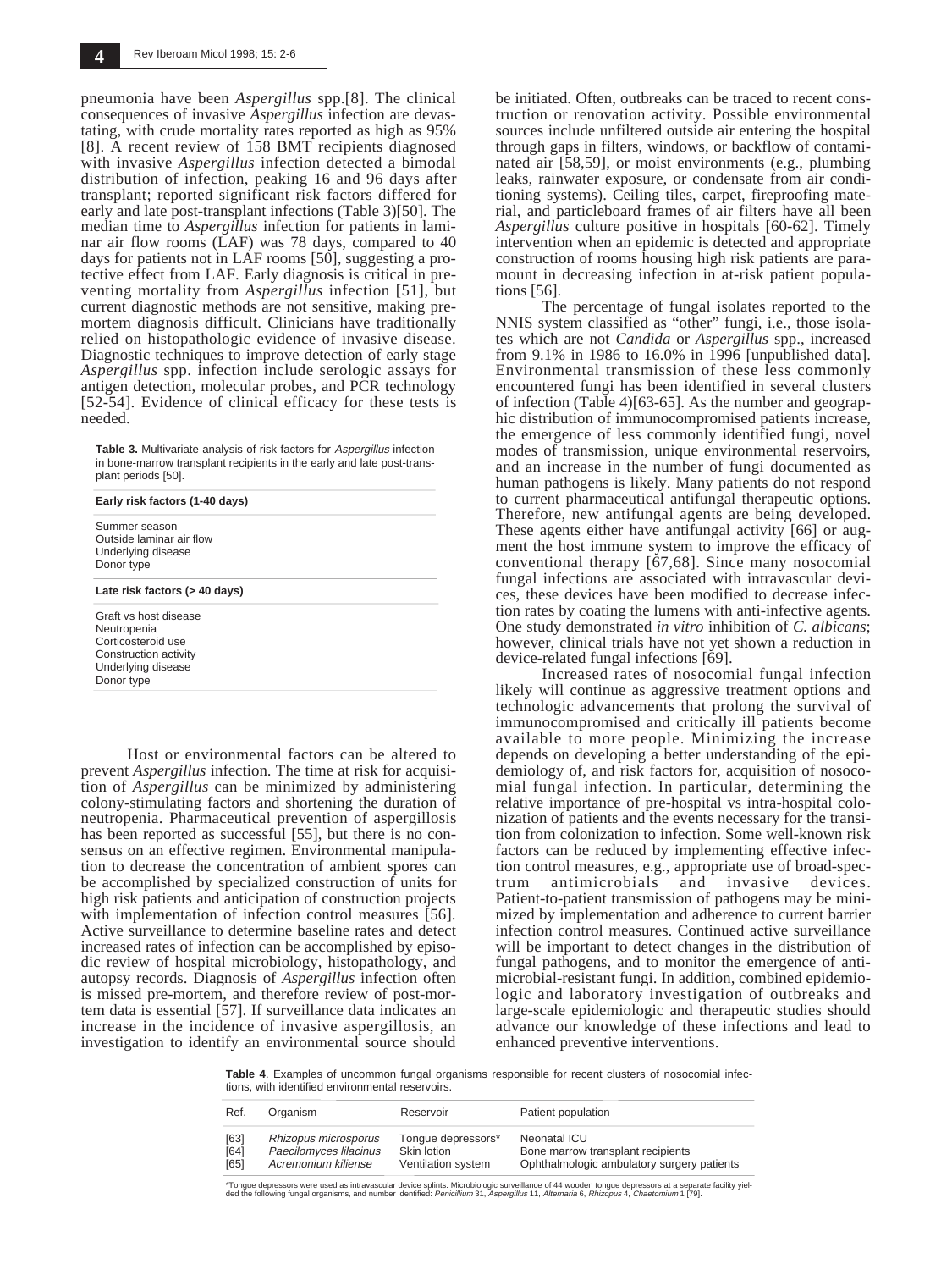### **References**

- 1. Voss A, Kluytmans JA, Koeleman JG, et al. Occurrence of yeast bloodstream infections<br>between 1987 and 1995 in five Dutch uni-<br>versity hospitals. Eur J Clin Microbiol Infect<br>Dis 1996; 15:909-912.<br>2. Chakrabarti A, Ghosh A, Batra R, Kaushal A,<br>Roy P, Singh H. Antifu
- tern of non-albicans Candida species and distribution of species isolated from candida-emia cases over a 5 year period. Indian J Med Res 1996; 104:171-176. 3. Chen YC, Chang SC, Sun CC, Yang LS, Hsieh WC, Luh KT. Secular trends in the
- epidemiology of nosocomial fungal infec-<br>tions at a teaching hospital in Taiwan, 1981<br>to 1993. Infect Control Hosp Epidemiol<br>1997; 18:369-375.<br>4. Banerjee SN, Emori TG, Culver DH, *et al.*
- Secular trends in nosocomial primary blo-odstream infections in the United States, 1980-1989. Am J Med 1991; 91:86S-89S.
- 5. Vargas SL, Thompson L. Current status and future prospects for medical mycology in a developing country. Int J infect Dis 1997; 1.S2-S6
- 6. Jarvis WR. Epidemiology of nosocomial fungal infections, with emphasis on *Candida*<br>species. Clin Infect Dis 1995; 20:1526-1530.<br>7. Wey SB, Mori M, Pfaller MA, Woolson RF,
- Wenzel RP. Risk factors for hospital-acquired candidemia. A matched case-control study. Arch Intern Med 1989; 149:2349-
- 2353. 8. Pannuti CS, Gingrich RD, Pfaller MA, Wenzel RP. Nosocomial pneumonia in adult patients undergoing bone marrow transplan-tation: a 9-year study. J Clin Oncol 1991;  $9.77 - 84$
- 9. Emori TG, Gaynes RP. An overview of noso-comial infections, including the role of the microbiology laboratory. Clin Microbiol Rev
- 1993; 6:428-442. 10. Richet HM, Andremont A, Tancrede C, Pico JL, Jarvis WR. Risk factors for candidemia in patients with acute lymphocytic leukemia. Rev Infect Dis 1991;13:211-215. 11. Karabinis A, Hill C, Leclerq B, Tancrede C,
- Baume D, Andremont A. Risk factors for candidemia in cancer patients: a case-con-
- trol study. J Clin Microbiol 1988; 26:429-432. 12. Vazquez JA, Sanchez V, Dmuchowski C, Dembry L, Sobel JD, Zervos MJ. Nosocomial acquisition of Candida albicans: An epidemiologic study. J Infect Dis 1993; 168:195-201.
- 13. CDC. National Nosocomial Infections Surveillance (NNIS) report, data summary<br>from October 1986-April 1996, issued May<br>1996. A report from the National Nosocomial<br>Infections Surveillance (NNIS) System. Am J<br>Infect Control 1996; 24:380-388.<br>14. Fridkin SK, Wel
- infections in the intensive care unit. Infect Dis Clin North Am 1997; 11:479-496.
- 15. Rangel-Frausto MS, Houston AK, Bale MJ, Fu C, Wenzel RP. An experimental model for study of Candida survival and transmission in human volunteers. Eur J Clin Microbiol Infect Dis 1994; 13:590-595. 16. Clemons KV, Feroze F, Holmberg K,
- Stevens DA. Comparative analysis of genetic variability among *Candida albicans* isola-<br>tes from different geographic locales by three genotypic methods. J Clin Microbiol 1997; 35:1332-1336.
- 17. Hughes WT. Systemic candidiasis: a study of 109 fatal cases. Pediatr Infect Dis 1982; 1:11-18.
- 18. Berenguer J, Buck M, Witebsky F, Stock F, Pizzo PA, Walsh TJ. Lysis-centrifugation blood cultures in the detection of tissue-proven invasive candidiasis. Disseminated ver-
- sus single-organ infection. Diag Microbiol Infect Dis 1993; 17:103-109. 19. De Bernardis F, Girmenia C, Boccanera M, Adriani D, Martino P, Cassone A. Use of a monoclonal antibody in a dot immunobinding assay for detection of a circulating mannoprotein of *Candida* spp. in neutropenic<br>patients with invasive candidiasis. J Clin
- Microbiol 1993; 31:3142-3146. 20. McNeill MM, Gerber AR, McLaughlin DW, et al. Mannan antigenemia during invasive

candidiasis caused by *Candida tropicalis.*<br>Pediatr Infect Dis J 1992; 11:493-496.<br>21. Walsh TJ, Chanock SJ. Laboratory diagno-

- sis of invasive candidiasis: A rationale for complementary use of culture- and nonculture-based detection systems. Int J Infect Dis 1997; 1:S11-S19.
- 22. Obayashi T, Yoshida M, Mori T, et al. Plasma (1-->3)-beta-D-glucan measurement in diagnosis of invasive deep mycosis and fungal febrile episodes. Lancet 1995; 345:17-20.
- 23. Chryssanthou E, Andersson B, Petrini B, Lofdahl S, Tollemar J. Detection of *Candida*<br>*albicans* DNA in serum by polymerase chain<br>reaction. Scand J Infect Dis 1994; 26:479-.....<br>485
- 24. Maenza JR, Keruly JC, Moore RD, Chaisson RE, Merz WG, Gallant JE. Risk factors for fluconazole-resistant candidiasis in human immunodeficiency virus-infected patients. J Infect Dis 1996; 173:219-225.
- 25. Johnson EM, Warnock DW, Luker J, Porter SR, Scully C. Emergence of azole drug resistance in Candida species from HIVinfected patients receiving prolonged fluconazole therapy for oral candidosis. J Antimicrob Chemother 1995; 35:103-114.
- 26. Dube MP, Heseltine PN, Rinaldi MG, Evans S, Zawacki B. Fungemia and colonization
- with nystatin-resistant *Candida* rugosa in a<br>burn unit. Clin Infect Dis 1994; 18:77-82.<br>27. Chandrasekar PH, Gatny CM. The effect of<br>fluconazole prophylaxis on fungal colonization in neutropenic cancer patients. J Antimicrob Chemother 1994; 33:309-318.
- 28. Goodman JL, Winston DJ, Greenfield RA, et al. A controlled trial of fluconazole to prevent<br>fungal infections in patients undergoing bone marrow transplantation. N Engl J Med
- 1992; 326:845-851. 29. Slavin MA, Osborne B, Adams R, et al. Efficacy and safety of fluconazole prophylaxis for fungal infections after marrow trans-plantation--a prospective, randomized, double-blind study. J Infect Dis 1995; 171:1545-1552.
- 30. Borg-von ZM, Eiffert H, Kann M, Ruchel R. Changes in the spectrum of fungal isolates: results from clinical specimens gathered in 1987/88 compared with those in 1991/92 in the University Hospital Gottingen, Germany. Mycoses 1993; 36:247-253.
- 31. Wingard JR, Merz WG, Rinaldi MG, Johnson TR, Karp JE, Saral R. Increase in<br>*Candida krusei* infection among patients<br>with bone marrow transplantation and neu-
- tropenia treated prophylactically with fluco-<br>nazole. N Engl J Med 1991; 325:1274-1277.<br>32. Girmenia C, Martino P, De Bernardis F, et<br>al. Rising incidence of *Candida parapsilosis*<br>fungemia in patients with hematologic mal nancies: clinical aspects, predisposing fac-tors, and differential pathogenicity of the causative strains. Clin Infect Dis 1996; 23:506-514.
- 33. Weems JJJr, Chamberland ME, Ward J, Willy M, Padhye AA, Solomon SL. Candida parapsilosis fungemia associated with parenteral nutrition and contaminated blood pressure transducers. J Clin Microbiol 1987; 25:1029-1032.
- 34. Solomon SL, Alexander H, Eley JW, et al. Nosocomial fungemia in neonates associated with intravascular pressure-monitoring devices. Pediatr Infect Dis 1986; 5:680-685.
- 35. Greaves I, Kane K, Richards NT, Elliott TS, Adu D, Michael J. Pigeons and peritonitis? Nephrol Dial Transplant 1992; 7:967-969.
- 36. Waggoner-Fountain LA, Walker MW, Hollis RJ, et al. Vertical and horizontal transmission of unique *Candida* species to prematu-<br>re newborns. Clin Infect Dis 1996;<br>22:803-808.
- 37. Welbel SF, McNeil MM, Kuykendall RJ, et al. Candida parapsilosis bloodstream infec-<br>tions in neonatal intensive care unit patients: epidemiologic and laboratory confirmation of a common source outbreak. Pediatr Infect Dis J 1996; 15:998-1002.
- 38. Vazquez JA, Boikov D, Boikov SG, Dajani AS. Use of electrophoretic karyotyping in the<br>evaluation of *Candida* infections in a neonatal intensive-care unit. Infect Control Hosp

Epidemiol 1997; 18:32-37.

- 39. Branchini ML, Pfaller MA, Rhine-Chalberg J, Frempong T, Isenberg HD. Genotypic variation and slime production among blood and catheter isolates of Candida parapsilo-sis. J Clin Microbiol 1994; 32:452-456.
- 40. Strausbaugh LJ, Sewell DL, Ward TT, Pfaller MA, Heitzman T, Tjoelker R. High frequency of yeast carriage on hands of hospital personnel. J Clin Microbiol 1994; 32:2299-2300.
- 41. Sanchez V, Vazquez JA, Barth-Jones D, Dembry L, Sobel JD, Zervos MJ. Nosocomial acquisition of *Candida parapsi-<br><i>losis*: an epidemiologic study. Am J Med<br>1993; 94:577-582.
- 42. Rex JH, Pfaller MA, Barry AL, Nelson PW, Webb CD. Antifungal susceptibility testing of isolates from a randomized, multicenter trial of fluconazole versus amphotericin B as treatment of nonneutropenic patients with candidemia. Antimicrob Agents Chemo 1995; 39:40-44.
- 43. Maksymiuk AW, Thongprasert S, Hopfer R, Luna M, Fainstein V, Bodey GP. Systemic candidiasis in cancer patients. Am J Med
- 1984; 77:20-27. 44. Wingard JR, Merz WG, Rinaldi MG, Miller CB, Karp JE, Saral R. Association of Torulopsis glabrata infections with flucona-zole prophylaxis in neutropenic bone marrow transplant patients. Antimicrob Agents Chemo 1993; 37:1847-1849. 45. Zhang J, Hollis RJ, Pfaller MA. Variations in
- DNA subtype and antifungal susceptibility among clinical isolates of Candida tropicalis. Diag Microbiol Infect Dis 1997; 27:63-67.
- 46. Finkelstein R, Reinhertz G, Hashman N, Merzbach D. Outbreak of Candida tropicalis fungemia in a neonatal intensive care unit. Infect Control Hosp Epidemiol 1993; 14:587-590.
- 47. Isenberg HD, Tucci V, Cintron F, Singer C,<br>Weinstein GS, Tyras DH. Single-source out-<br>break of *Candida tropicalis* complicating coronary bypass surgery. J Clin Microbiol 1989; 27:2426-2428.
- 48. Wingard JR. Importance of *Candida* spe cies other than *C. albicans* as pathogens in<br>oncology patients. Clin Infect Dis 1995;<br>20:115-125.
- 49. Berrouane YF, Hollis RJ, Pfaller MA. Strain variation among and antifungal susceptibilities of isolates of *Candida krusei*. J Clin<br>Microbiol 1996; 34:1856-1858.<br>50. Wald A, Leisenring W, van Burik JA,
- Bowden RA. Epidemiology of Aspergillus infections in a large cohort of patients undergoing bone marrow transplantation. J
- Infect Dis 1997; 175:1459-1466. 51. Aisner J, Wiernik PH, Schimpff SC. Treatment of invasive aspergillosis: relation of early diagnosis and treatment to respon-se. Ann Int Med 1977; 86:539-543.
- 52. Andriole VT. Aspergillus infections: problems in diagnosis and treatment. Infect Agents Dis 1996; 5:47-54. 53. Sandhu GS, Kline BC, Stockman L, Roberts
- GD. Molecular probes for diagnosis of fun-gal infections. J Clin Microbiol 1995; 33:2913-2919.
- 54. Einsele H, Hebart H, Roller G, et al.<br>Detection and identification of fungal pathogens in blood by using molecular probes. J<br>Clin Microbiol 1997; 35:1353-1360.<br>55. Trigg ME, Morgan D, Burns TL, *et al.*
- Successful program to prevent *Aspergillus*<br>infections in children undergoing marrow<br>transplantation: use of nasal amphotericin. Bone Marrow Transplantation 1997; 19:43-
- 47.<br>
66. Tablan OC, Anderson LJ, Arden NH,<br>
Breiman RF, Butler JC, McNeil MM.<br>
Guideline for prevention of nosocomial<br>
pneumonia. The Hospital Infection Control<br>
Practices Advisory Committee, Centers for<br>
Disease Control a
- Control Hosp Epidemiol 1994; 15:587-627. 57. Groll AH, Shah PM, Mentzel C, Schneider M, Just-Nuebling G, Huebner K. Trends in the postmortem epidemiology of invasive fungal infections at a university hospital. J Infect 1996; 33:23-32.